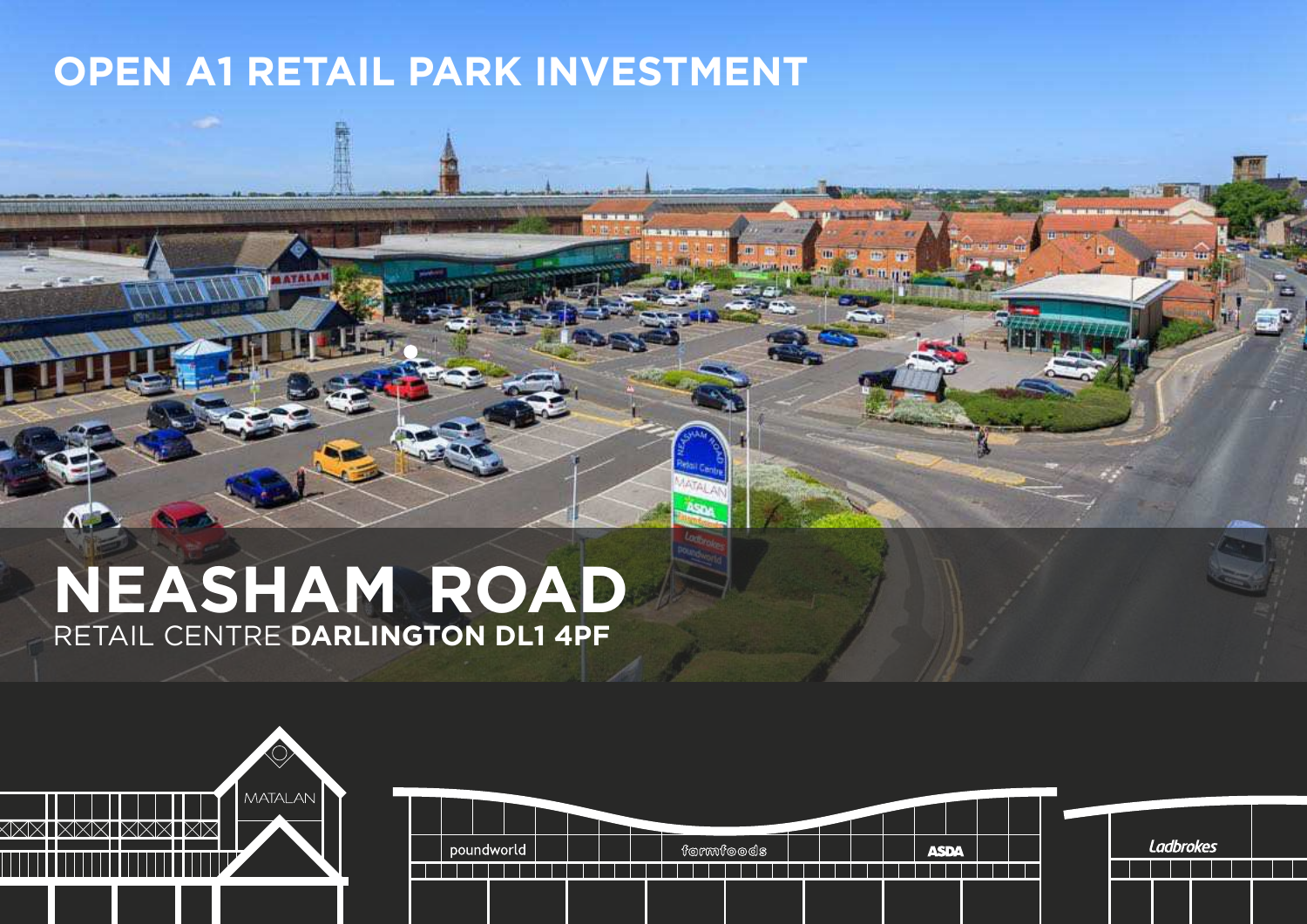

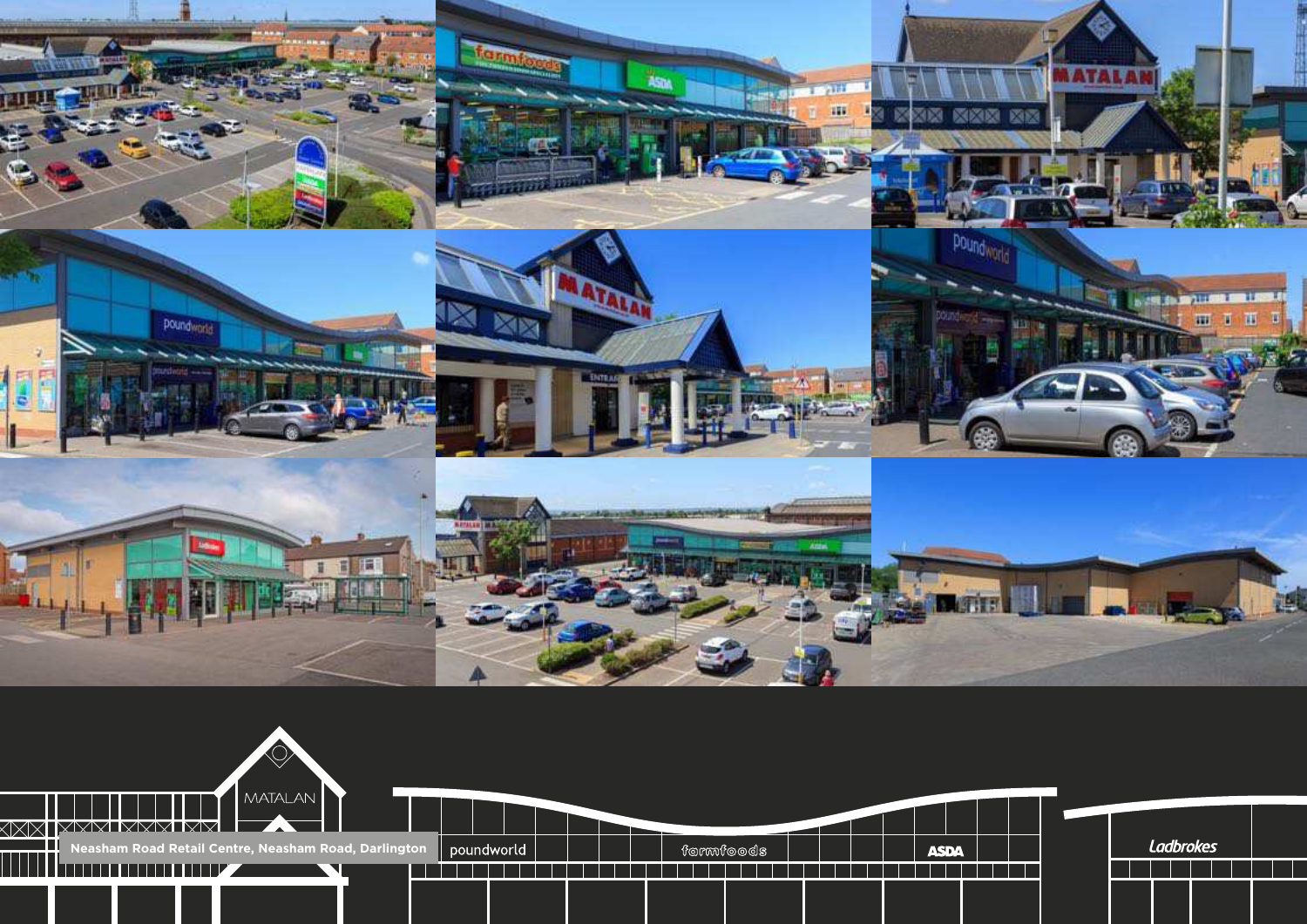## **Executive Summary**

- Darlington is a large market town in County Durham, located 16 miles west of Middlesbrough and 37 miles south of Newcastle-upon-Tyne.
- Primary catchment area of 314,000 and an estimated shopping population of 170,000.
- Prominently situated Retail Park approximately 3/4 of a mile to the east of the town centre directly behind Darlington train station.
- Freehold.
- Purpose built Retail Park providing over 67,000 sq ft with over 300 car parking spaces providing a low average ratio of 1: 208 sq ft.
- Predominantly Open A1 (including food) retail planning consent.
- Fully let to Matalan, Poundworld, Farmfoods, Asda (long leasehold) and Ladbrokes producing a total rent of £746,700 per annum (£11.07 per sq ft).
- Attractive WAULT over 9 years.
- Undoubted covenants (majority rated "minimum risk")
- Asset management opportunities including lease re-structuring, downsizing and further development.
- Planning consent for two additional retail units, totalling 2,300 sq ft (split 50:50), with A1, A2, A3 and A5 consent.
- Offers are sought in excess £10,370,000 (Ten Million Three Hundred and Seventy Thousand Pounds) subject to contract and exclusive of VAT.
- A purchase at this level reflects an attractive net initial yield of 6.75%, assuming purchase costs at 6.70%.

**Neasham Road Retail Centre, Neasham Road, Darlington** 

**MATAL AM** 



## **Location**

poundworld

Darlington is a large and busy market town in County Durham, located approximately 16 miles west of Middlesbrough and 37 miles south of Newcastle-upon-Tyne.

The town benefits from excellent road communications, being situated 3 miles east of the A1(M), connecting the town to York and Leeds to the south and Sunderland and Newcastle to the north. The town is served by 3 junctions on the A1(M), providing access to the town centre via the A66(M) at Junction 57, the A68(M) at Junction 58 and A167 at Junction 59.

The town is an important railway interchange on the East Coast Main Line. There are regular services to London King's Cross (2 hrs 23 mins), Manchester (2 hrs), Leeds (53 mins), Edinburgh Waverley (1 hr 58 mins), Newcastle (58 mins) and Middlesbrough (26 mins).

Neasham Road Retail Centre is located approx. 0.5 miles east of Darlington town centre directly adjacent to Darlington train station. Neasham Road is a main arterial road providing access to the A66 ring road, which in turn leads to junction 57 of the A1 motorway.

**ASDA** 

 $f$ രുന്ന്ണ $f$ രൈരി $\bar{s}$ 

**Ladbrokes**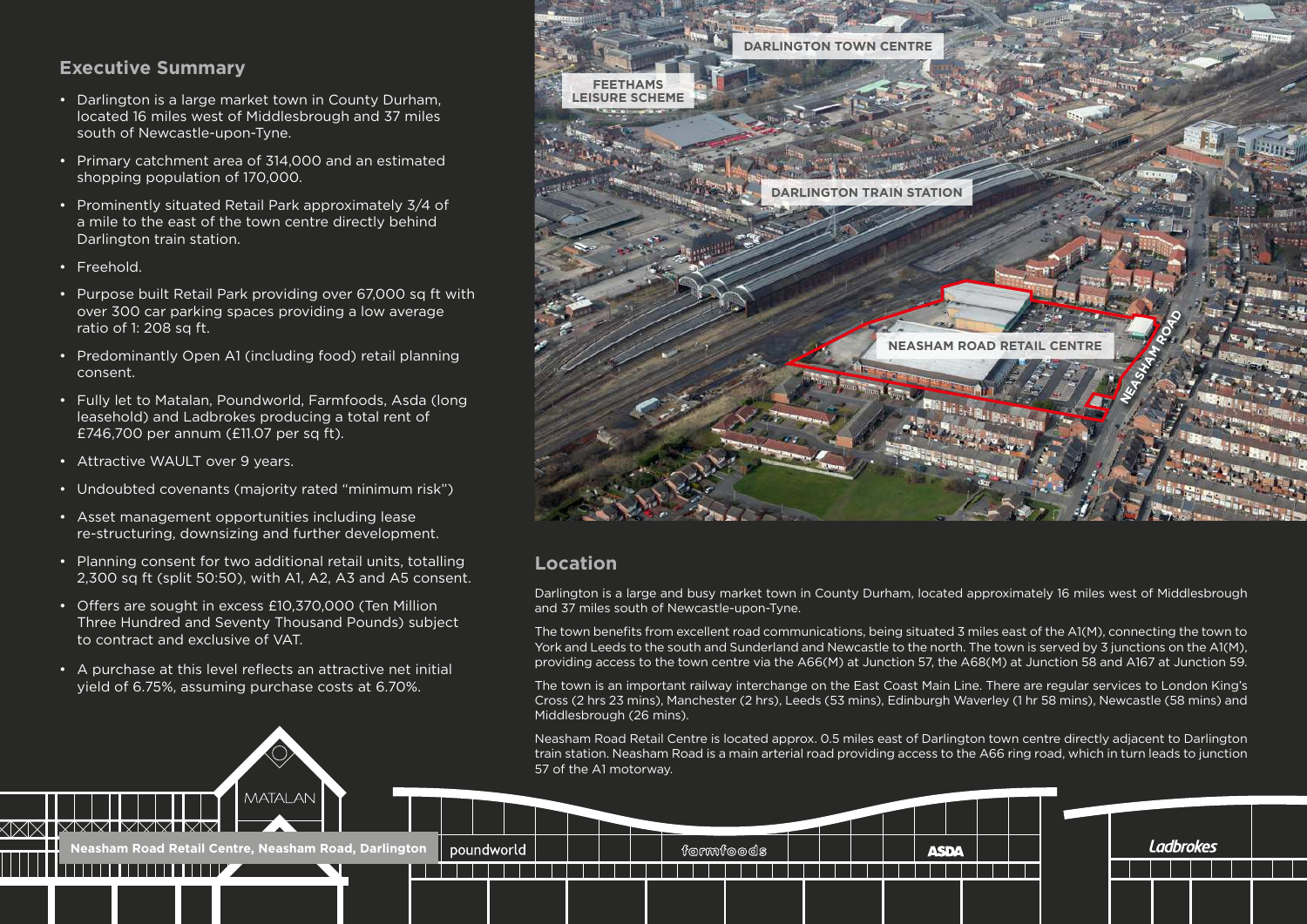## **Demographics**

- Darlington has a primary catchment area of 314,000 and an estimated shopping population of 170,000.
- Car ownership increased at significantly above the average for the PROMIS centres in terms of both total car ownership and multiple car ownership.
- Today, Darlington is a key economic asset within the North East of England, with a sphere of influence that reaches into Tees Valley, the wider North East region and beyond.
- Existing sectoral strengths include the service sector, manufacturing, advanced engineering and construction; with emerging strengths in digital and media, subsea, telehealth and telecare.
- The town has proven an attractive choice for Government Department relocations such as the Student Loans Company and the Independent Safeguarding Authority, for outsourcing and call centre functions and warehousing and distribution centres.
- In recent years, Darlington has attracted significant inward investment and major employers in the town such as EE, Amec Capital Projects, Cummings Engine Company, Argos and Darlington Borough Council.

## **Retail Warehouse Provision**

Retail warehouse supply in Darlington is estimated at 907,000 sq ft and overall, provision per household of retail warehousing floorspace is around the PROMIS average.

The main retail warehouse schemes are as follows:

• **Darlington Retail Park (154,056 sq ft – LaSalle)** – This Park is located to the east of the town centre on Yarm Road. Occupiers include Carpetright, Currys/PC World, DFS, Costa Coffee, Wren Living, Furniture Village, Harveys, Home Bargains, The Range, KFC, Pets at Home, DFS, ScS and TK Maxx. KFC also trade from a stand-alone unit on the park.

 The park has Open A1 non-food consent and also benefits from being anchored by Morrisons / Morton Park scheme. Rents range between £**15.00 per sq ft** and **£18.66 per sq ft.**

• **Darlington North Retail Park (42,207 sq ft – British Steel Pension Fund)** - Darlington North Retail Park is a new development which recently opened in May 2016. The scheme is situated close to North Road Station. The scheme has a total area of 42,413 sq ft and has Open A1 planning consent.

 The park consists of 9 units, which are fully let and occupied by Aldi, Iceland, Poundland, Subway, Barnardos, Greggs, Card Factory, KFC and Jollyes. Rents range from **£13.75 per sq ft** to **£16.00 per sq ft.**

## **Planning**

The subject property benefits from the following planning consents:

- Unit 1 (Matalan) – **Open A1**.
- Unit 2 (Poundworld) – **Open A1**.
- Units 3 and 4 (Farmfoods & Asda) **Open A1** restricted to the sale of food and drink for consumption off the premises.
- Unit 5 (Ladbrokes) **Open A1** restricted to video sales and rentals or to a betting shop within Class **A2**.
- Units 6/7 (New build) planning consents granted to build 2,300 NIA (Split 50:50) with **A1, A2, A3 and A5 consent.**



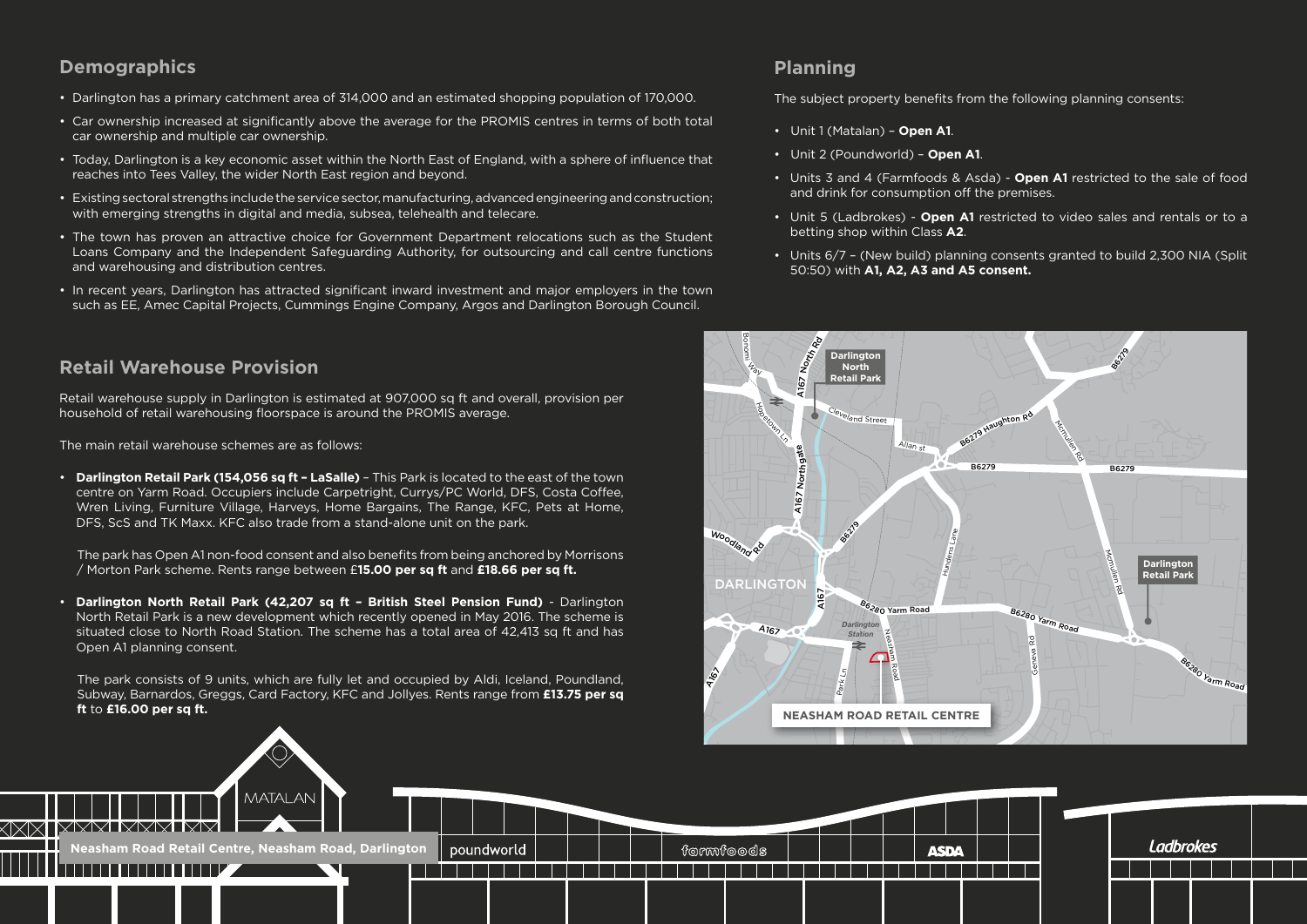## **Description**

Neasham Road Retail Centre comprises five retail units consisting of a large stand-alone unit of 46.124 sq ft occupied by Matalan with an adiacent terrace providing a further three additional units occupied by Poundworld, Farmfoods and Asda. There is also a smaller stand-alone unit fronting Neasham Road occupied by Ladbrokes which provides approximately 2,000 sq ft.

The units are of steel framed construction with brick elevations. The site is accessed directly off Neasham Road which connects to the ring road via the B6280 Yarm Road to the north and the A66 to the south.

There are approximately 323 car parking spaces providing a low average ratio of 1: 208 sq ft. Servicing is achieved via the rear of the units. The site is broadly rectangular in shape and occupies an area of approximately 1.955 hectares (4.831 acres) which equates to a site cover of only 32%.

#### **Tenure**

Freehold.

## **Tenancy Schedule**

The property is let in accordance with the following tenancy schedule:-



| <b>Unit</b>    | <b>Tenant</b>                      | <b>GIA Floor</b><br>Area (sq ft) | <b>Lease Start</b> | Term (vrs)      | <b>Expiry Date</b> | <b>Break</b> | <b>Next Rent</b><br><b>Review</b> | <b>Current Rent</b><br>(p.a.) | <b>Current Rent</b><br>(psf) | $%$ of<br><b>Total Current Income</b> |
|----------------|------------------------------------|----------------------------------|--------------------|-----------------|--------------------|--------------|-----------------------------------|-------------------------------|------------------------------|---------------------------------------|
|                | Matalan Retail Ltd                 | 46,124                           | 01/07/2002         | 25              | 30/06/2027         | $-$          | 01/06/2017                        | £600,000                      | £13.01                       | 80%                                   |
|                | Poundworld Retail Limited          | 4,340                            | 14/08/2013         | 10 <sup>°</sup> | 13/08/2023         | 14/08/2018   | 14/08/2018                        | £43.500                       | £10.02                       | 6%                                    |
| 3              | Farmfoods Limited                  | 4,800                            | 27/08/2004         | 20              | 26/08/2024         |              | 01/06/2019<br>01/06/2024          | £61,200                       | £12.75                       | 8%                                    |
| $\overline{4}$ | Asda Stores Limited                | 10,180                           | 08/09/2004         | 125             | 07/09/2129         |              | $\overline{\phantom{a}}$          | £0                            | £0.00                        | 0%                                    |
| 5              | Ladbrokes Betting & Gaming Limited | 2,000                            | 10/09/2004         | 15              | 09/09/2019         | $\sim$       | $\overline{\phantom{a}}$          | £28,000                       | £14.00                       | 4%                                    |
| <b>ATM</b>     | Cardtronics UK Limited             | $\overline{\phantom{a}}$         | 01/01/2017         |                 | 31/12/2022         |              |                                   | £14.000                       | $\overline{\phantom{0}}$     | 2%                                    |
|                |                                    | 67.444                           |                    |                 |                    |              |                                   | £746,700                      | £11.07                       | 100%                                  |

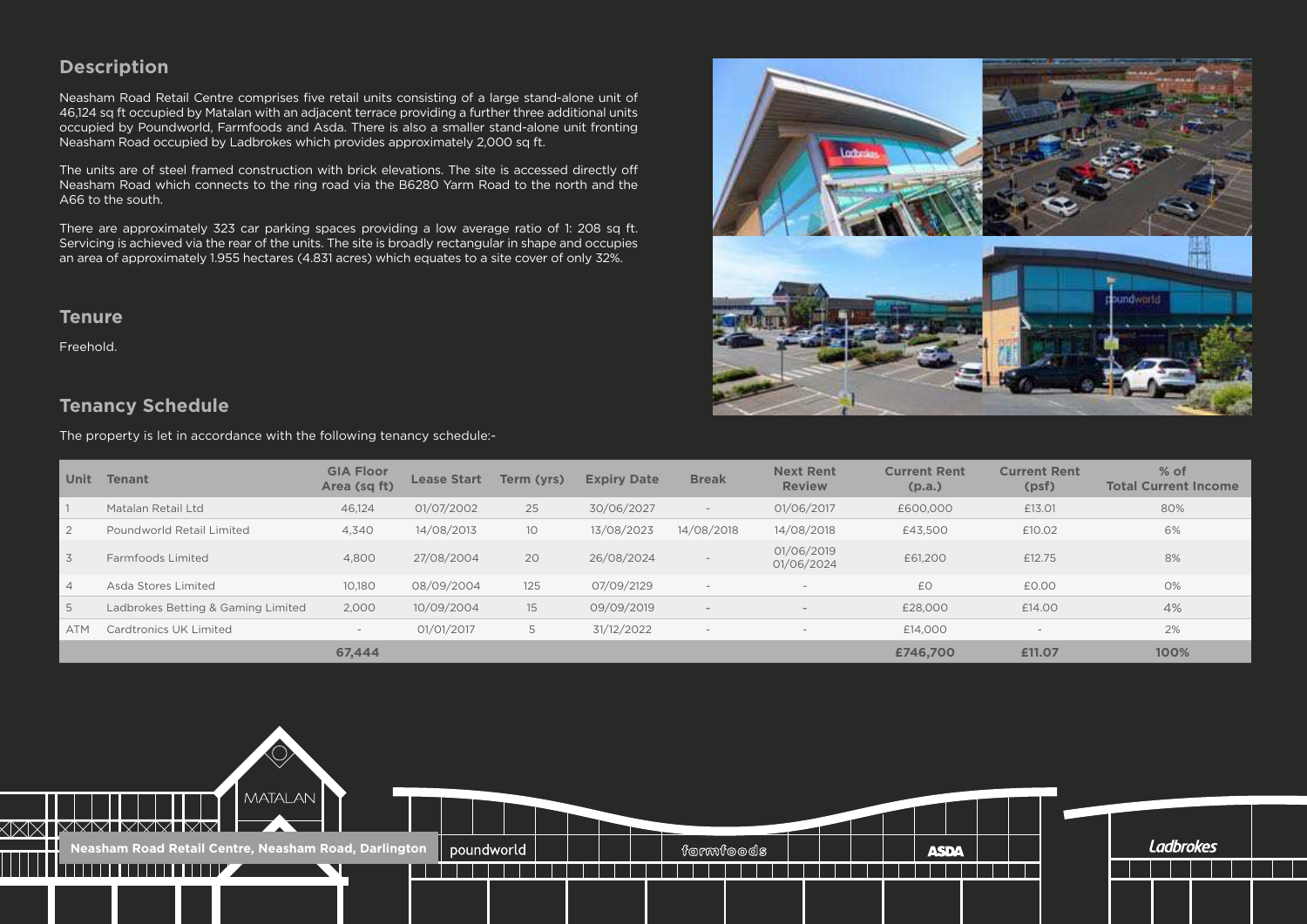# **Covenant Summary**

| Tenant                             | Date       | <b>Turnover</b><br>(000's) | Pre-Tax<br>Profits (000's) | <b>Net Worth</b><br>(000's) | D&B<br><b>Rating</b> |
|------------------------------------|------------|----------------------------|----------------------------|-----------------------------|----------------------|
| Matalan Retail Ltd                 | 27/02/2016 | £1.060.500                 | (E20.300)                  | £317,800                    | 5A1                  |
| Poundworld Retail Limited          | 31/03/2016 | £462.689                   | (E5.405)                   | £7.048                      | 3A1                  |
| Farmfoods Limited                  | 02/01/2016 | £694.385                   | £20.038                    | £20.038                     | 5A1                  |
| Asda Stores Limited                | 30/12/2015 | 30/12/2015                 | £633,300                   | £5.332.000                  | 5A1                  |
| Ladbrokes Betting & Gaming Limited | 31/12/2015 | £830.678                   | £49.865                    | £1.191.902                  | 5A1                  |
| Cardtronics UK Limited             | 31/12/2015 | £212.914.000               | £26,016,000                | £27.813.000                 | N <sub>1</sub>       |



## **Income Profile and Security**

The property benefits from an attractive WAULT of 9.2 years (8.9 years to break). The majority of the income is secured against strong covenants which are rated "minimum risk of business failure" by Dunn & Bradstreet with over 90% rated 5A1 – the strongest rating.



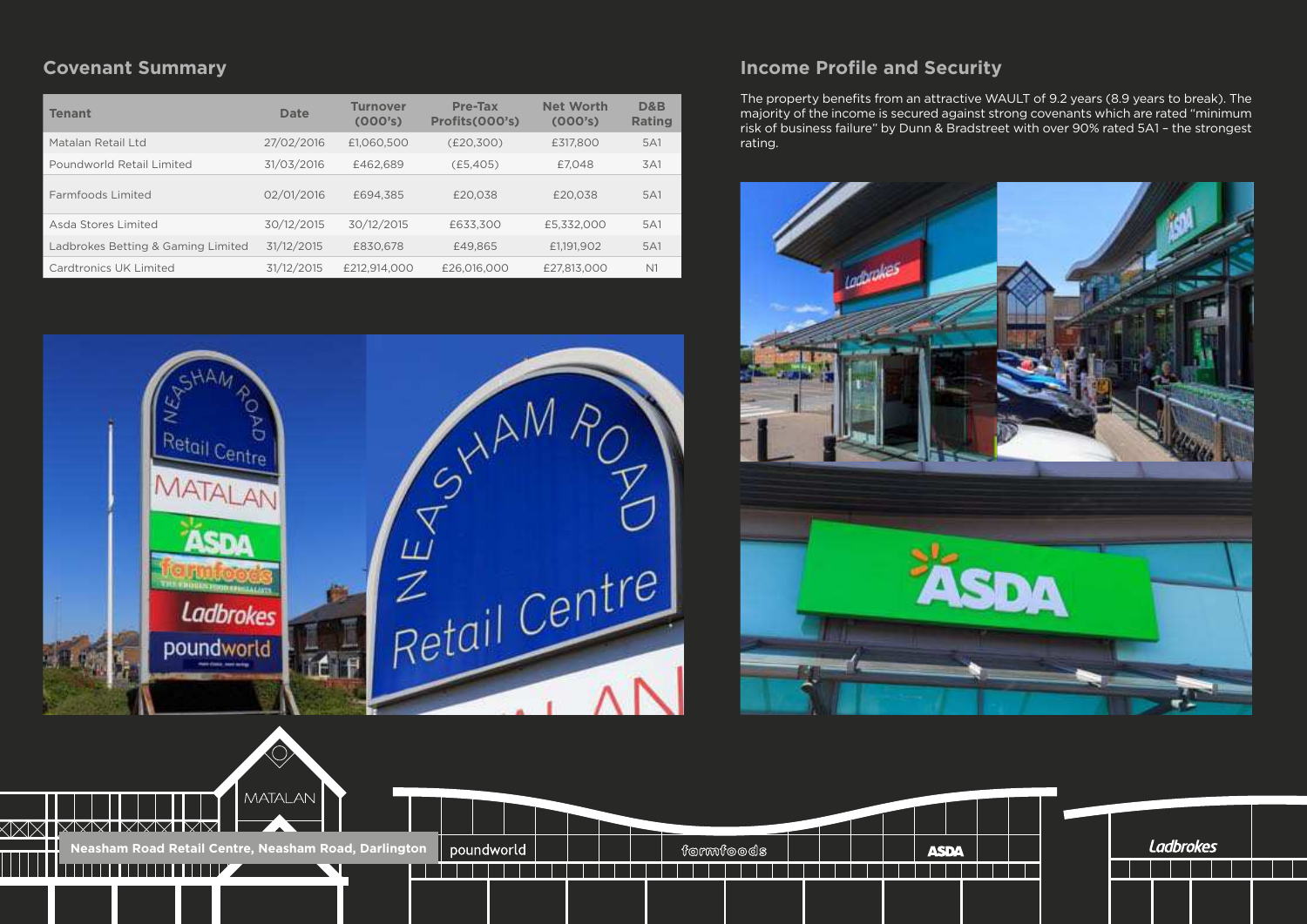#### **Asset Management**

Neasham Road Retail Centre offers an attractive mix of retailers in an accessible location that draws on a wide catchment. The properties unique position within Darlington provides a strong base for further asset management, opportunities highlighted below:

- Planning consent exists (Ref: 15/00977/FUL) to build a retail terrace providing roadside frontage as marked on the plan opposite, (hatched red), offering 2,300 sq ft over two units to be split 50:50. Terms have been agreed with a national multiple for a new 10 year lease, break option year 5 at £17.50 psf. ERV is £40,000 and has A1, A2, A3, A4 & A5 consent.
- Extant planning consent exists (Ref: 13/00136/FUL) for a new retail terrace (3,600 sq ft) consisting of five units, ranging between 500–1,000 sq ft for uses within classes A1, A2 and A5, subject to reaching agreement on re-allocation of parking with existing tenants.
- Ladbrokes have expressed interest in extending their lease term.
- As Matalan's unit is in excess of its optimum size (c. 15,000 17,000 sq ft) and has the benefit of an Open A1 consent, the unit therefore has the potential to be downsized and re-let.



The previous planning application has now lapsed.

# farmfoods

poundwo

**MATALAN** 

**Ladbrokes** 

Planning consent for 2 units totalling 2,300 sq ft.